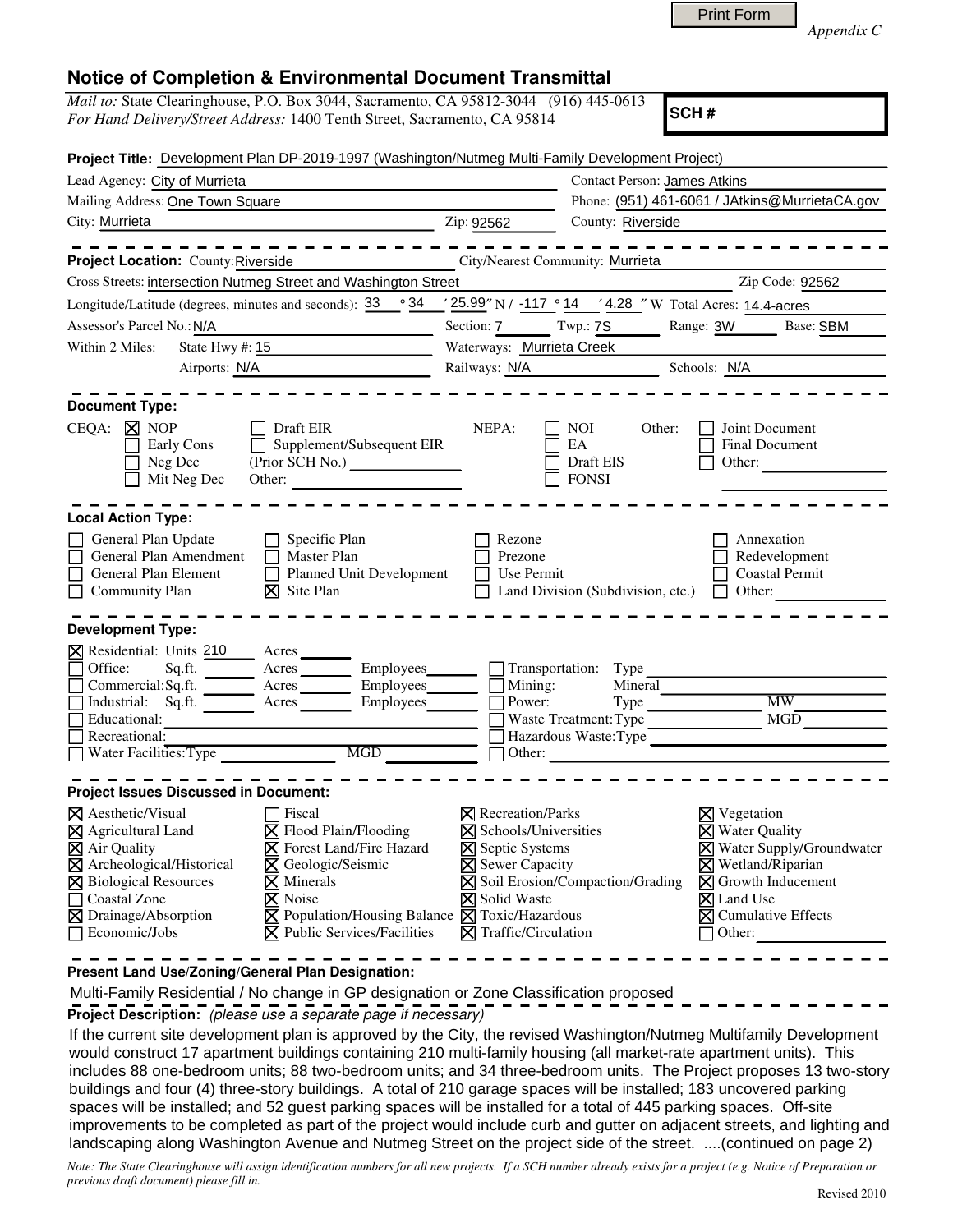## **Notice of Completion, page 2**

## **Project Description:**

…. The developer is seeking to merge the four parcels within the 14.4-acre site into one parcel.

The following amenities will be included with the project: clubhouse with open kitchen, BBQ area and fire-pit with seating; swimming pool with spa; exercise room; children's play area with play equipment; dog park; bocce court with BBQ area; outdoor evening movie area; open grass play area; tech room; a leasing office with conference room; and enclosed mail room with dedicated area for on-line packaging area.